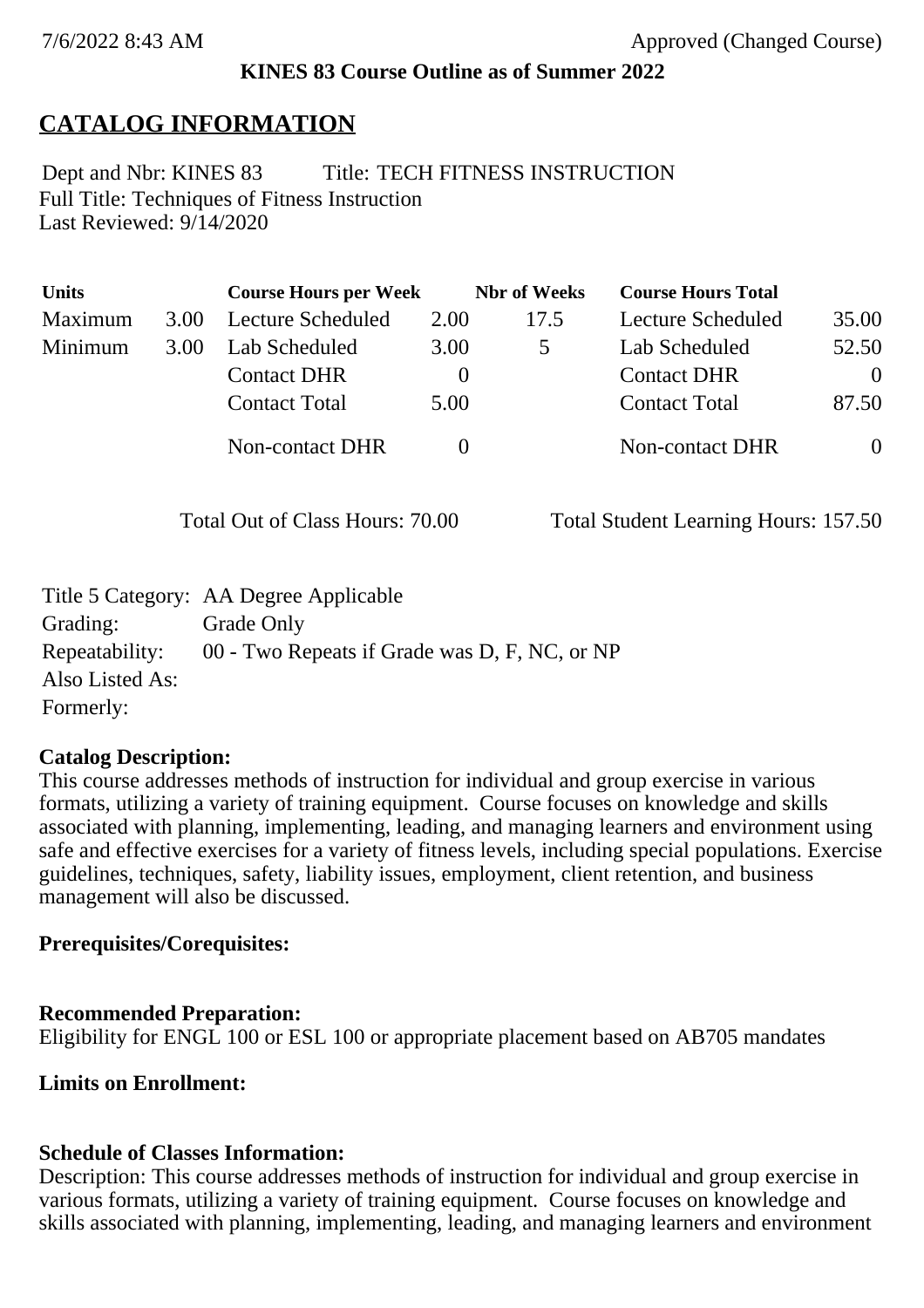using safe and effective exercises for a variety of fitness levels, including special populations. Exercise guidelines, techniques, safety, liability issues, employment, client retention, and business management will also be discussed. (Grade Only) Prerequisites/Corequisites: Recommended: Eligibility for ENGL 100 or ESL 100 or appropriate placement based on AB705 mandates Limits on Enrollment: Transfer Credit: CSU; Repeatability: Two Repeats if Grade was D, F, NC, or NP

# **ARTICULATION, MAJOR, and CERTIFICATION INFORMATION:**

| <b>AS Degree:</b><br><b>CSU GE:</b> | Area<br><b>Transfer Area</b>                 |            |                  | Effective:<br>Effective: | Inactive:<br>Inactive: |
|-------------------------------------|----------------------------------------------|------------|------------------|--------------------------|------------------------|
| IGETC:                              | <b>Transfer Area</b>                         |            |                  | Effective:               | Inactive:              |
|                                     | <b>CSU Transfer:</b> Transferable Effective: |            | <b>Fall 2010</b> | Inactive:                |                        |
| <b>UC</b> Transfer:                 |                                              | Effective: |                  | Inactive:                |                        |

**CID:**

**Certificate/Major Applicable:** 

[Both Certificate and Major Applicable](SR_ClassCheck.aspx?CourseKey=KINES83)

# **COURSE CONTENT**

#### **Student Learning Outcomes:**

Upon completion of the course, students will be able to:

1. Demonstrate group and individual exercise instruction in all of the components of fitness using proper technique, cueing, safety, and modifications for special populations and mixed-level participants.

2. Identify professional organizations, certifying agencies, and credible research in the field of Kinesiology and synthesize the information and summarize findings orally and in writing.

## **Objectives:**

Students will be able to:

- 1. Integrate health-related components of fitness into group exercise class segments and individual training sessions.
- 2. Identify certifications, continuing education, professional memberships, journals and research, and other resources for fitness instructors.
- 3. Understand the evolution and ethical standards of group exercise and personal fitness training.
- 4. Discuss the cultural influence on body image, creating a healthy atmosphere, and positive role modeling.
- 5. Demonstrate proper music selection, basic moves and combinations, building choreography, and cueing for various group exercise formats.
- 6. Demonstrate safety techniques and proper use of weight training and other exercise equipment.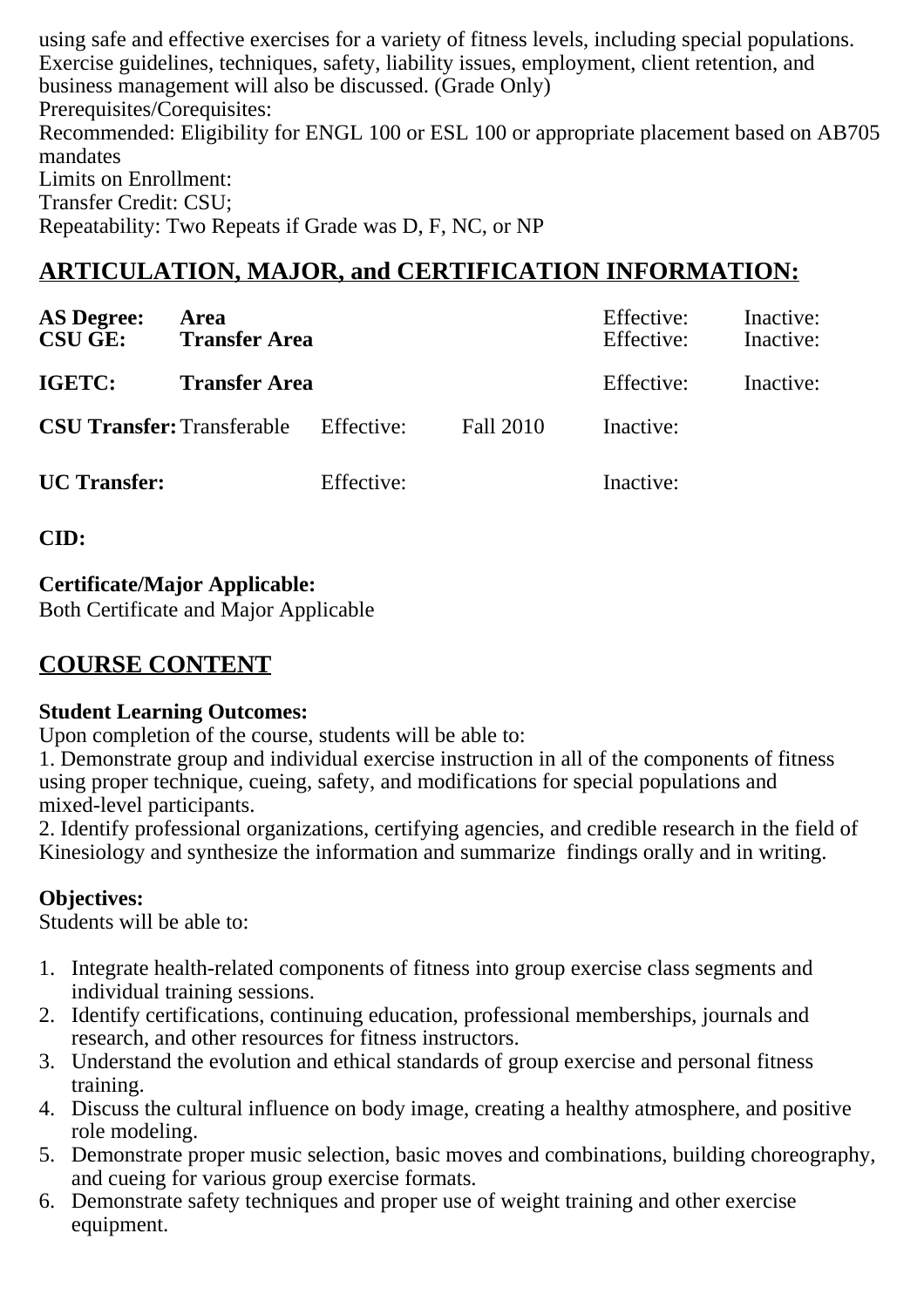- 7. Demonstrate exercise modifications for special populations and various fitness levels.
- 8. Demonstrate effective communication, exercise selection, proper technique and safety in individual and group exercise instruction.
- 9. Describe the liability issues and responsibilities involved in fitness instruction.
- 10. Describe best business management practices, sales and marketing, client retention, and motivation techniques for group exercise instructors and personal trainers.
- 11. Identify standards, wages, and opportunities for employment for fitness instructors.
- 12. Identify the procedure for applying, auditioning, and interviewing for employment as a group exercise instructor, personal trainer, and other related fitness careers.

## **Topics and Scope:**

- I. Best Practices in Group Exercise and Personal Training
	- A. Evolution of group exercise and personal training
	- B. Health-related components of fitness
	- C. Student-centered versus Teacher-centered instruction
	- D. Professional Certifications
	- E. Best practices
	- F. Group cohesion research
- II. Foundational Concepts
	- A. Exercise motivation
	- B. Cultural influences on body image and exercise
	- C. Fitness instructors as role models
	- D. Creating a healthy exercise environment
	- E. Principles of muscle balance
	- F. Balancing strength and flexibility
	- G. Range of motion for major joints
	- H. Progressive functional training continuum
	- I. Safety issues, alignment, technique
- III. Instructing Individuals and Groups
	- A. Integrating health related components
	- B. Health history and consent form
	- C. Injury prevention for mixed-level participants, modifications, special populations
	- D. Pre-organization, introduction, orientation, and creating a positive atmosphere
	- E. Communication skills
	- F. Music selection for group exercise
	- G. Exercise adherence and motivation
	- H. Intensity monitoring
	- I. Importance of participant interaction and enjoyment
- IV. Guidelines for Group Exercise Class Segments
	- A. Warm-up
	- B. Cardio respiratory Training
	- C. Muscular Conditioning
	- D. Cool-down
	- E. Flexibility Training
- V. Practical Teaching Skills
	- A. Cardiovascular Conditioning
		- 1. HIIT (High Intensity Interval Training) and TABATA training technique and safety
		- 2. Basic exercises and elements of variation
		- 3. Smooth transitions
		- 4. Building balanced programming
		- 5. Cueing methods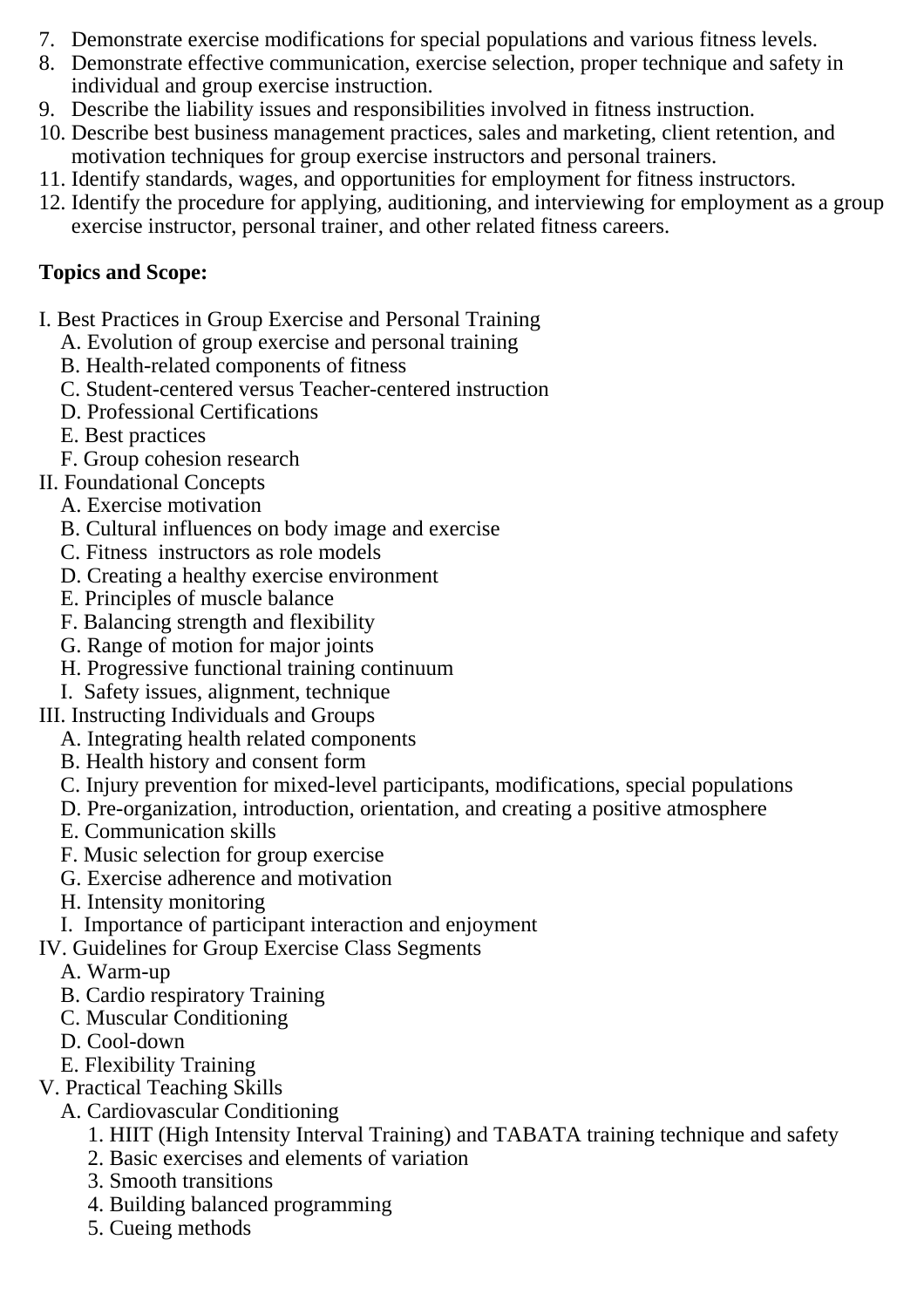- B. Step training
	- 1. Technique and safety
	- 2. Basic moves, combinations, and choreography techniques
	- 3. Training systems
- C. Kickboxing
	- 1. Warm-up and dynamic rehearsal moves
	- 2. Technique and safety
	- 3. Basic punches and kicks
	- 4. Basic combinations and choreography techniques
- D. Indoor Cycling
	- 1. Warm-up and dynamic rehearsal moves
	- 2. Verbal cues and tempo
	- 3. Technique and safety
	- 4. Basic moves, formatting, and intensity
	- 5. Cueing methods
- E. Water Exercises
	- 1. Properties of water and Newton's laws of motion
	- 2. Land and water differences
	- 3. Technique and safety
	- 4. Verbal cues and tempo
	- 5. Basic moves and equipment
- F. Other group exercise modalities: Yoga, Pilates, Hip Hop, Rebounding, Boot Camp, Zumba, NIA, Barre
- VI. Techniques of Weight Training
	- A. Contraindications
	- B. Safety and effectiveness of various exercises
	- C. Spotting techniques
	- D. Proper biomechanics and technique using weight machines and free weights
- E. Using other equipment (resistance bands, TRX, kettlebells, stability balls, foam rollers, agility training,
	- plyometrics, medicine balls, balance trainers, etc…)
- VII. Continuing Education Sources
	- A. National Group Exercise and Personal Trainer Certifications
	- B. Conferences and workshops
	- C. Professional memberships
	- D. Credible websites
	- E. Choreography and music
	- F. Current trends
- VIII. Liability and Business Management
	- A. Insurance
	- B. Personal Training Software for Business Management
	- C. Sales and marketing
	- D. Client retention strategies
	- E. Time management and organizational strategies
	- F. Accounting
- IX. Applying, Interviewing and/or Auditioning for a Group Exercise or Fitness Instructor Position
	- A. Job searches in the fitness industry
	- B. Types of positions in the fitness industry
	- C. Salary, pay scale, and advancement
	- D. Employee versus independent contractor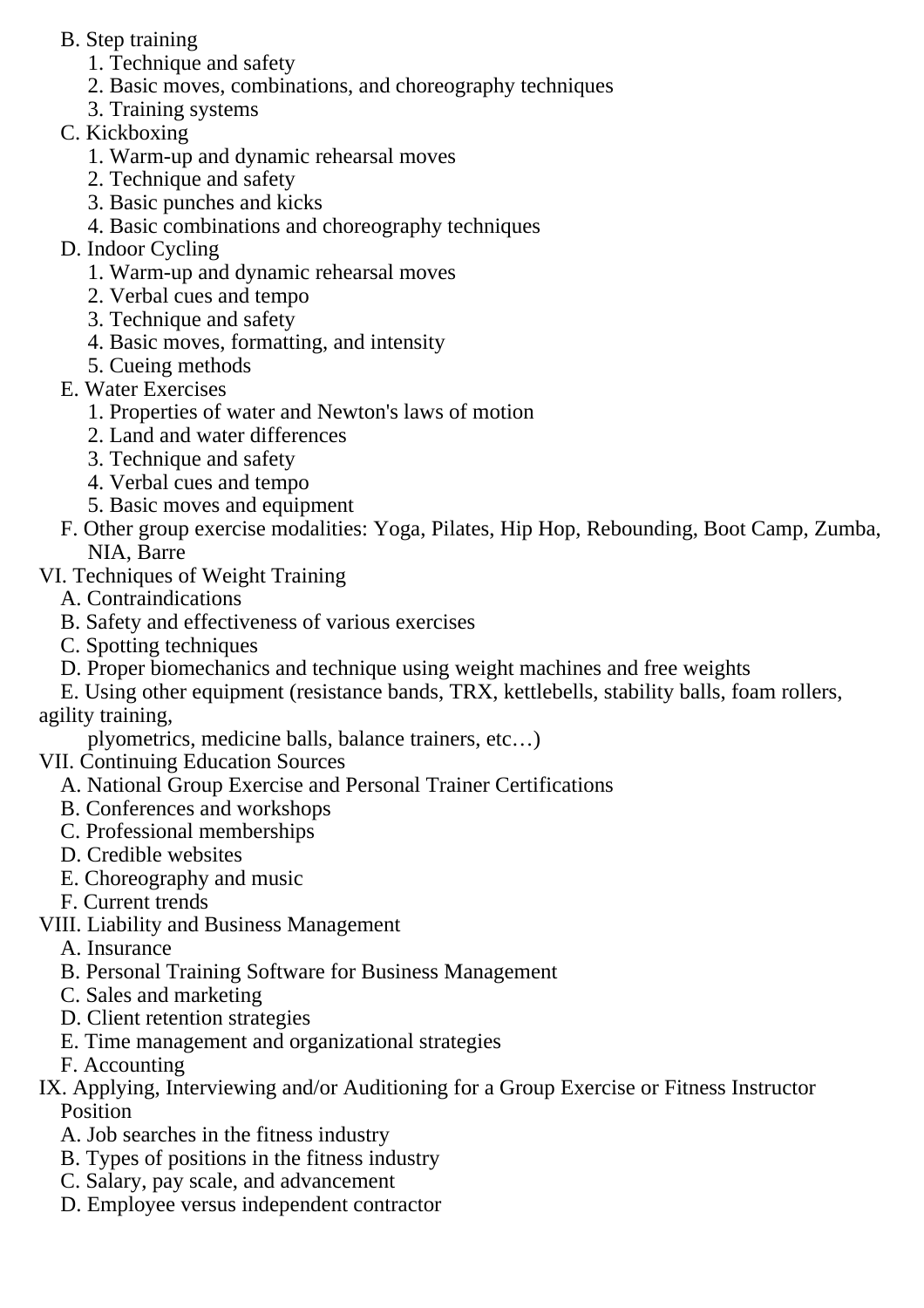All topics are covered in the lecture and lab portions of the course

### **Assignment:**

1. Required reading from textbook 10-25 pages per week

2. Identify and write 1-3 reports on a topic using professional journal articles and other credible resources for fitness

 professionals and summarize the information orally in class or video on CANVAS from your written report.

3. Design and lead 1-2 individual personal training sessions based on fitness and health questionairre information.

- 4. Design and lead 1-3 formats of group exercise to music
- 5. Attend 1-3 group exercise classes and complete an evaluation and written report on the observation(s)
- 6. Demonstrate regressions and progressions for exercises using modifications for all skill levels and injuriy needs
- 7. Quiz(zes) (1 4)
- 8. Exams (2 4)

Lecture-Related Assignments:

1. Required reading from textbook 10-25 pages per week

2. Identify and write 1-3 reports on a topic using professional journal articles and other credible resources for fitness

 professionals and summarize the information orally in class or video on CANVAS from your written report.

- 7. Quiz(zes) (1 4)
- 8. Exams (2 4)

Lecture- and Lab-Related Assignments:

3. Design and lead 1-2 individual personal training sessions based on fitness and health questionairre information.

- 4. Design and lead 1-3 formats of group exercise to music
- 5. Attend 1-3 group exercise classes and complete an evaluation and written report on the observation(s)

Lab-Related Assignments:

6. Demonstrate regressions and progressions for exercises using modifications for all skill levels and injuriy needs

## **Methods of Evaluation/Basis of Grade:**

**Writing:** Assessment tools that demonstrate writing skills and/or require students to select, organize and explain ideas in writing.

Written report on journal article or fitness professional resources. Written evaluation on group exercise class.

Writing  $10 - 25\%$ 

**Problem Solving:** Assessment tools, other than exams, that demonstrate competence in computational or noncomputational problem solving skills.